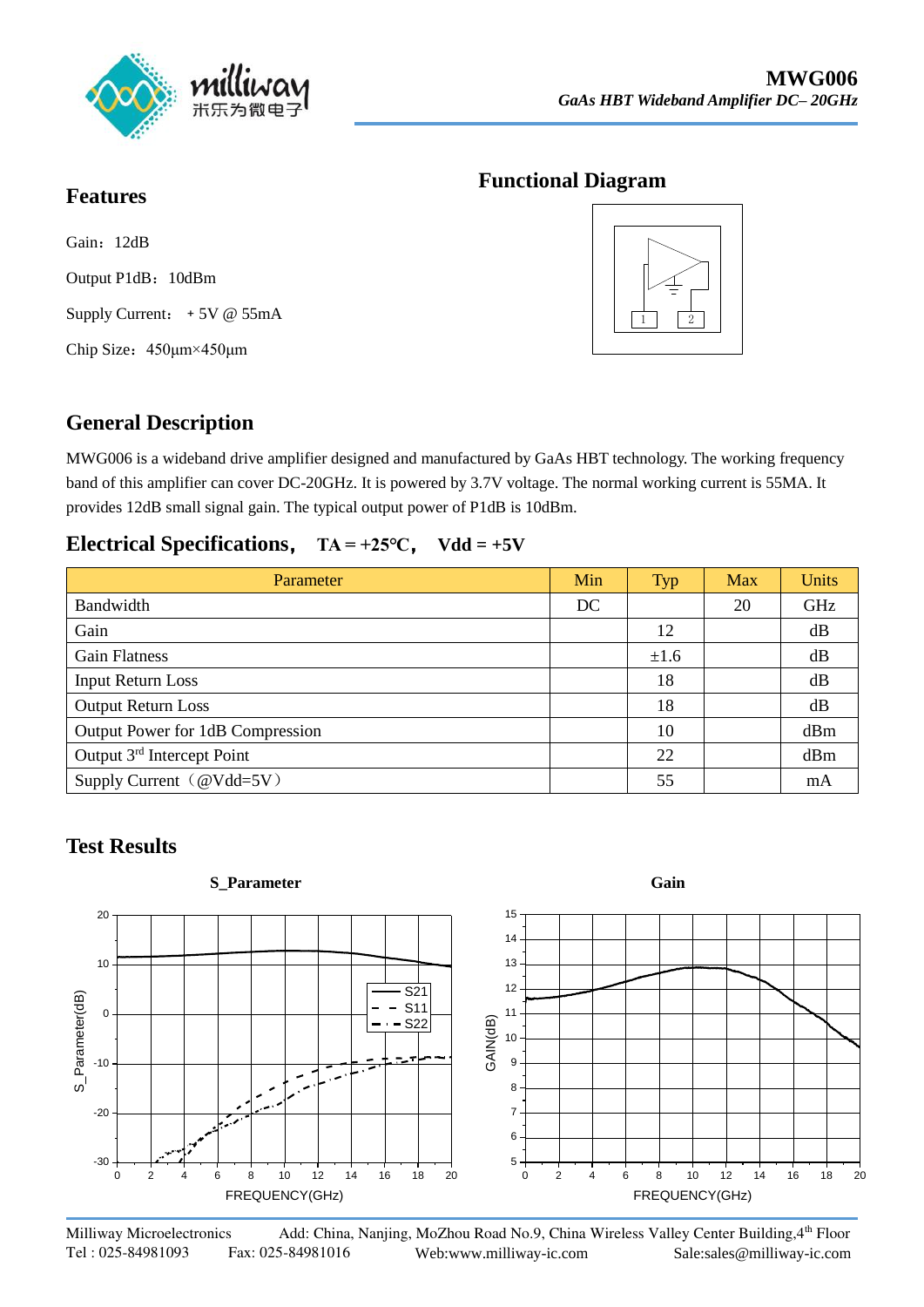

**Input Return Loss**







### **Output P1dB**



**Assembly Diagram**



|                     | <b>Recommended component values</b> |           |                |       |       |       |  |
|---------------------|-------------------------------------|-----------|----------------|-------|-------|-------|--|
| Vs<br>O             |                                     | Component | Frequency(GHz) |       |       |       |  |
|                     |                                     |           | 0.05           |       |       |       |  |
|                     |                                     |           | 270nH          | 56nH  | 8.2nH | 2.2nH |  |
| RBIAS<br>$24\Omega$ | C1                                  | C2        | $0.01 \mu F$   | 100pF | 100pF | 100pF |  |

Note: L1 is series resonance, C1 and C2 are parallel resonance.